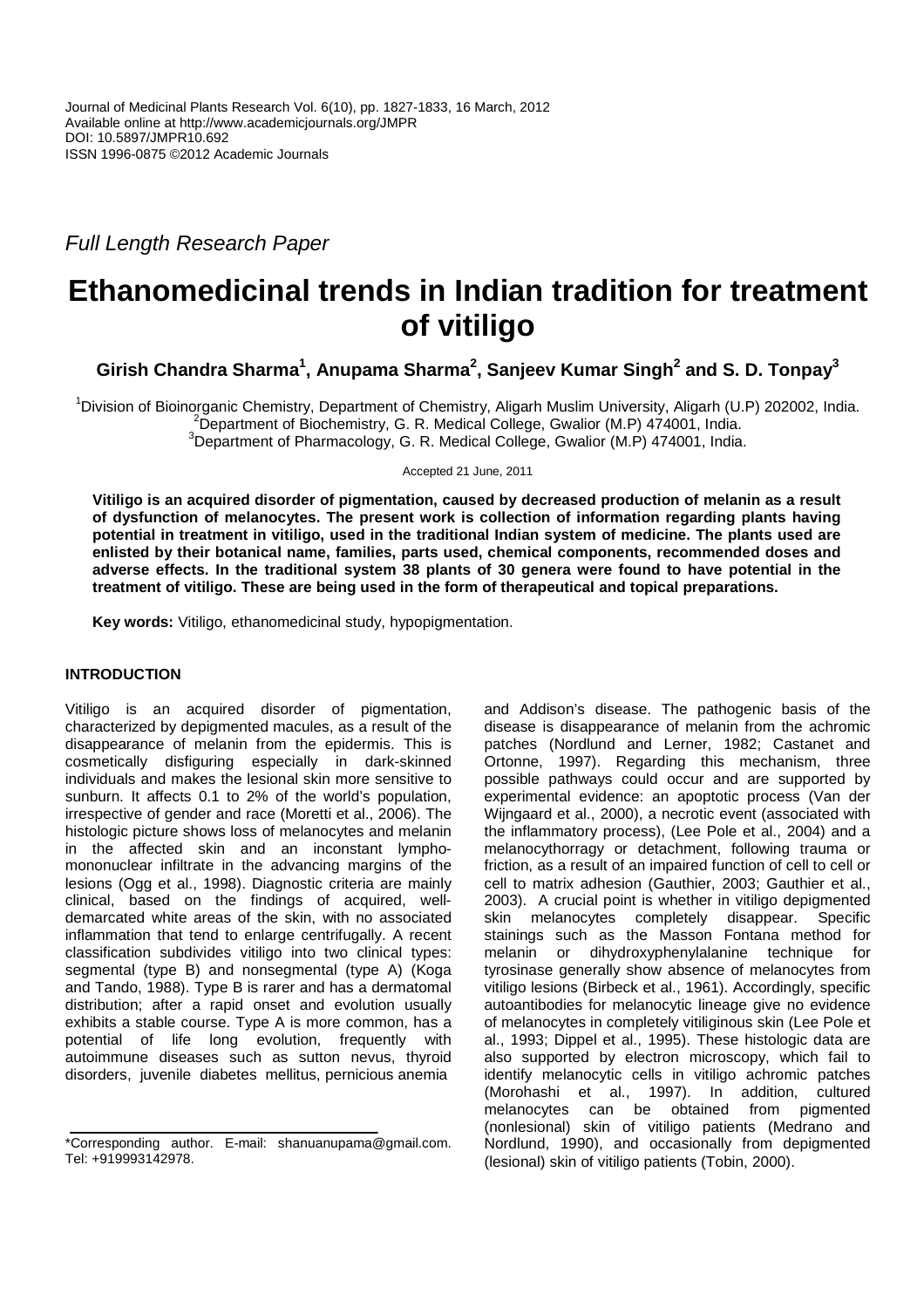## **METHODOLOGY**

In Indian system of medicine local remedies are used according to "ayurveda and unani" medical discipline for treatment of vitiligo. This study is an endeavourer to pile up all the traditional trends for the treatment of vitiligo including remedies used, type of formulation used by vaidhyas and tribal people, active components of the plants, their role in treatment of vitiligo and amount to be given as therapeutic against vitiligo. All the plants are collected and kept in herbarium for further studies. The plants are collected from the forests of Lalitpur district on Bundelkhand region and from the Gwalior Chambal region. The herbarium is authenticated from the botanist of Central Ayurvedic Research Institute Gwalior (M.P) 474001.

# **RESULTS**

The result is concluded in the Table 1. In the present study we enlisted 38 plants of 30 genera having potential against vitiligo. The plants are listed by their botanical names, their families, recommended doses for vitiligo patients, harmful effects if over dose is provided and their chemical constituents. These plants are used in the form of therapeutics and topical, on the affected skin. The parts of the plant most used for medicinal purposes are leaves, root, stem, fruits, the complete aerial parts, the whole plant, barks (root and stem) and flowers (including the flowering heads) in decreasing order. Juice (almost mix with water and goat's or cow's milk) and paste are the main methods of preparation, either for oral or for external administration. For topical use, the most important methods used are direct application of the paste or ointment (with oil). These remedies are medicated by the ayurvedic clinicians because ayurveda is the ancient medicinal custom of India. Ayurveda is a good supplement of regional medicinal values. Tribes are using these remedies very frequently and 76% of patients are even concerning the allopathic clinicians.

## **DISCUSSION**

These plants work against vitiligo because they have chemical constituents, which are basically alkaloids, flavonoids, terpenoids, vitamin E, vitamin C, selenium, amino acids and steroids. In vitiligo melanocytes are absent from the affected area. Antioxidants are compounds that protect cells against the damaging effects of reactive oxygen species, such as singlet oxygen, superoxide, peroxyl radicals, hydroxyl radicals and peroxynitrite. An imbalance between antioxidants and reactive oxygen species results in oxidative stress,leading to cellular damage. Oxidative stress has been linked to cancer, aging, atherosclerosis, ischemic injury, inflammation and neurodegenerative diseases (Parkinson's and Alzheimer's). Tyrosinase is a key enzyme required for melanin synthesis. Tyrosinase catalyzes thehydroxylation of tyrosine to dihydroxyphenyl alanine (DOPA), which is the rate limiting step of melanin synthesis (Hearing, 1999). DOPA undergoes oxidation of dopaquinone, which is immediately converted to DOPAchrome and then to 5, 6 di hydroxyl indole (DHI). TRP2 (tyrosine related protein 2) convert dopachrome to dihydroxyindole carboxylic acid (DHICA). DHI and DHICA further polymerize to form eumenalin (Figure 1).

Cystine/glutathione reacts with dopaquinone to produce cysteinyldopas that undergo further cyclization to benzothiazines and higher condensates give rise to confer photo protection to the skin from ionization radiations (Hearing, 1999). Keratinocytes are the cell where storage of melanin takes place. Human keratinocytes are the cells that make up majority of the epidermis, express only beta 2 adrenergic receptors. Normal epidermal keratinocytes can endogenously generate epinephrine, they may be provided local stimulation of this beta 2 AR mediated pathway for melanogenesis in the normal melanocytes. Synthesis of beta blocker can lead to exacerbation of vitiligo in some patients. Since beta 2 AR stimulation activates melanogenesis in vitro, blockage of beta 2 AR on melanocytes in vivo may contribute to the decrease in melanin synthesis seen in vitiliginous skin. Patients with Vitiligo exhibit increased plasma and urine concentrations of norepinephrine and its degradation products (Cucchi et al., 2003). Intracellular calcium levels are increased in keratinocytes in vitiliginous epidermis. In vitiliginous skin, free radicals inhibit tyrosinase. These herbal antioxidants scavange the free radical generated due to stress, sun exposure and autoinnunity (Figure 2).

## **Role of flavonoids**

Flavonoids are polyphenolic compounds that are ubiquitous in nature and are categorized according to chemical structure, into flavonols, flavones, flavanones, isoflavones, catechins, anthocyanidins and chalcones. Over 4,000 flavonoids have been identified, many of which occur in fruits, vegetables and beverages (tea, coffee, beer, wine and fruit drinks). The flavonoids have aroused considerable interest recently because of their potential beneficial effects on human health-they have been reported to have antiviral, anti-allergic, antiplatelet, anti-inflammatory, antitumor and antioxidant activeties. Flavonoids may help provide protection against these diseases by contributing, along with antioxidant vitamins and enzymes, to the total antioxidant defense system of the human body.

 Epidemiological studies have shown that flavonoid intake is inversely related to mortality from coronary heart disease and to the incidence of heart attacks. The recognized dietary antioxidants are vitamin C, vitamin E, selenium, and carotenoids. However, recent studies have demonstrated that flavonoids found in fruits and vegetables may also act as antioxidants. Like alphatocopherol (vitamin E), flavonoids contain chemical structural elements that may be responsible for their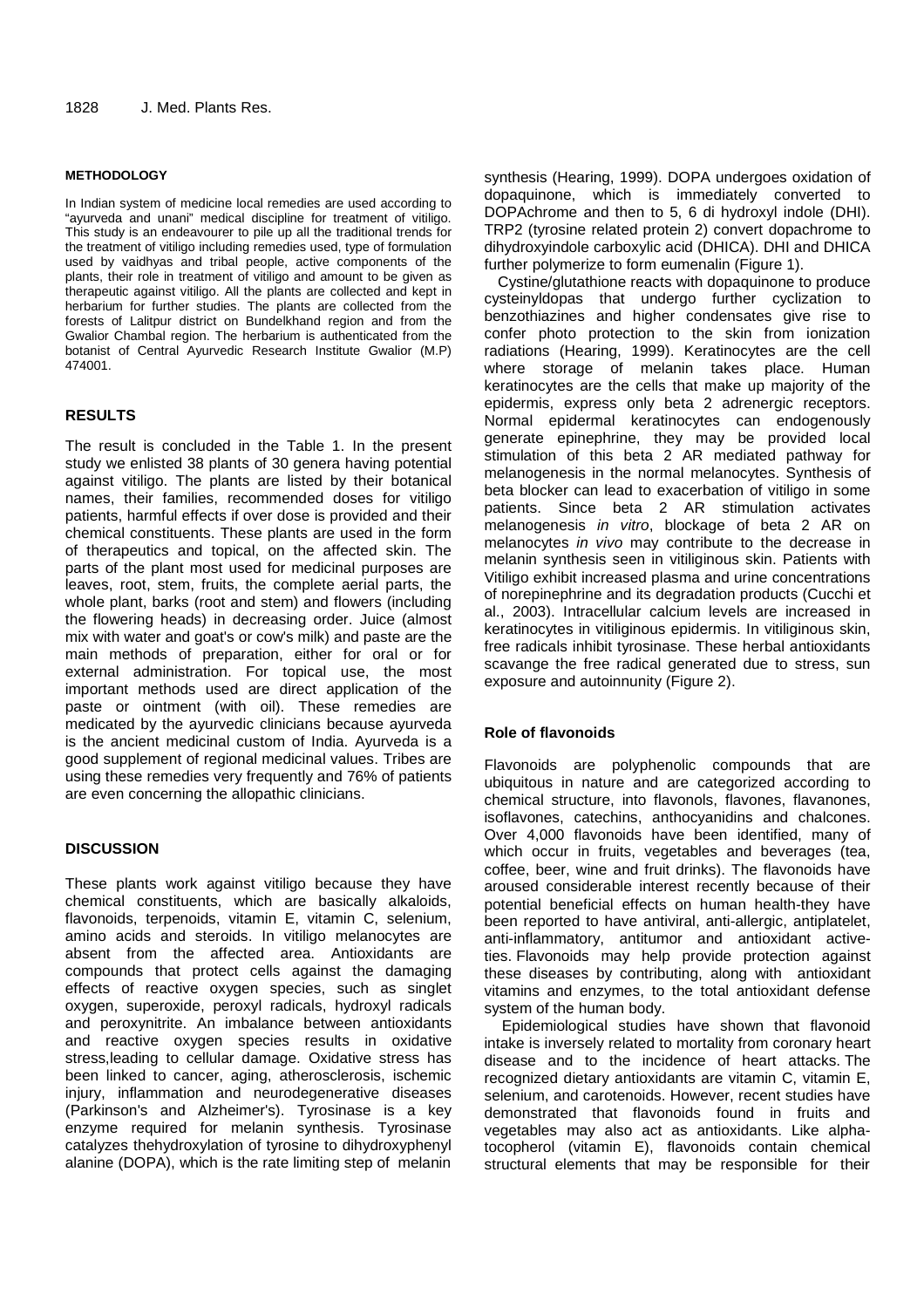| <b>Botanical name/</b><br>authentication number  | Family                      | Amount (gm)                                    | <b>Adverse effect</b>                   | Part of plant              | <b>Chemical constituents</b>                                                               |
|--------------------------------------------------|-----------------------------|------------------------------------------------|-----------------------------------------|----------------------------|--------------------------------------------------------------------------------------------|
| Cuccuta chinensis CRI/1                          | Cuscutaceae                 | 7 to 14                                        | Lungs and hot temperature<br>persons.   | Stem                       | Phenolics, steroids and tanins                                                             |
| Caccia fistula CRI/2                             | Caesalpiniaceae             | 20 to 40                                       | Gripping and diarrohea.                 | Fruit pulp                 | Sugar ~50 %, anthraquinone<br>derevatives& combined sannidin.                              |
| Emblica officinales CRI/3                        | Euphrobiaceae               | 3 to 5                                         | Colic and constipation.                 | Fruits                     | Gallic acid, ellagic acid, glucose.                                                        |
| Ficus carica CRI/4                               | Moraceae                    | 32 gm dry, 40 fresh n ripe.                    | Teeth, liver, week stomach,<br>itching. | Fruit                      | Glycosides, phenolics 4.5%,<br>terpenes, resins.                                           |
| Asarum europeanum<br><b>CRI/5</b>                | Aristolochiaceae            | $2$ to $5$                                     | Lungs                                   | Rhizomes                   | α-agrofuran, α-asaroon,<br>diaasaron, trans& cis isoasaron.                                |
| Berbaris aristata CRI/6                          | Berbiaceae                  | $2$ to 4                                       | Post digestive effect                   | <b>Bark</b>                | Berbarin, isobebarin, barbinoids.                                                          |
| Prunus dulcis CRI/7                              | Poaceae                     | 7 to 11 seeds                                  | Nil                                     | Kernels                    | Pentosane, hemicelluloses, oxalic<br>acid, riboflavin, nicotinic acid, folic<br>acid iron. |
| Foeniculum vulgare<br>CRI/8                      | Apiaceae                    | 5 to 7                                         | Nil                                     | Fruits and roots.          | Fruits contain: anethol, iodine,<br>thiamine, riboflavin, niacin,<br>ascorbic acid.        |
| Senecarpus anacardium CRI/9                      | Anacardiaceae               | $4$ to $6$                                     | Corrosive                               | Seed oil                   | Flavonoids, resins & glycosides.                                                           |
| Cyclonia oblonga CRI/1                           | Rosaceae                    | 3 to 9 g seed powder,<br>30-40 g soaked seeds. | Nil                                     | Seed mucilage              | Steroids, glycosides, tannin and<br>volatile oils.                                         |
| Eclipta alba CRI/11<br>Swetaria chirayita CRI/12 | Asteraceae<br>Ceentianaceae | 5 to 7<br>5 to 7                               | Nil<br>Nil                              | Whole plant<br>Whole plant | Alkaloid, ecliptine and nicotine.<br>Chiratin and ophelic acid.                            |
| Cinnamomum zeylanicum/CRI 13                     | Lauraceae                   | 1 to $2$                                       | Urinary bladder.                        | <b>Bark</b>                | Eugenol                                                                                    |
| Menthe piperata CRI/1                            | Laminaceae                  | 3 to 5                                         | Nil                                     | Whole plant                | Menthol, esters.                                                                           |
| Punica granatum CRI/15                           | Punicaceae                  | 3 to 5                                         | Headache                                | Flower                     | Alchohal soluble matter, acid<br>soluble ashes.                                            |
| Terminalia chebula Gaertu, CRI/16                | Combretaceae                | 5 to 7                                         | Nil                                     | Fruit                      | Tannins.                                                                                   |

Table 1. List of botanical names of plants, their family, amount used by the vaidhyas for treatment of vitiligo, side effects if overdosed, part used and their chemical composition.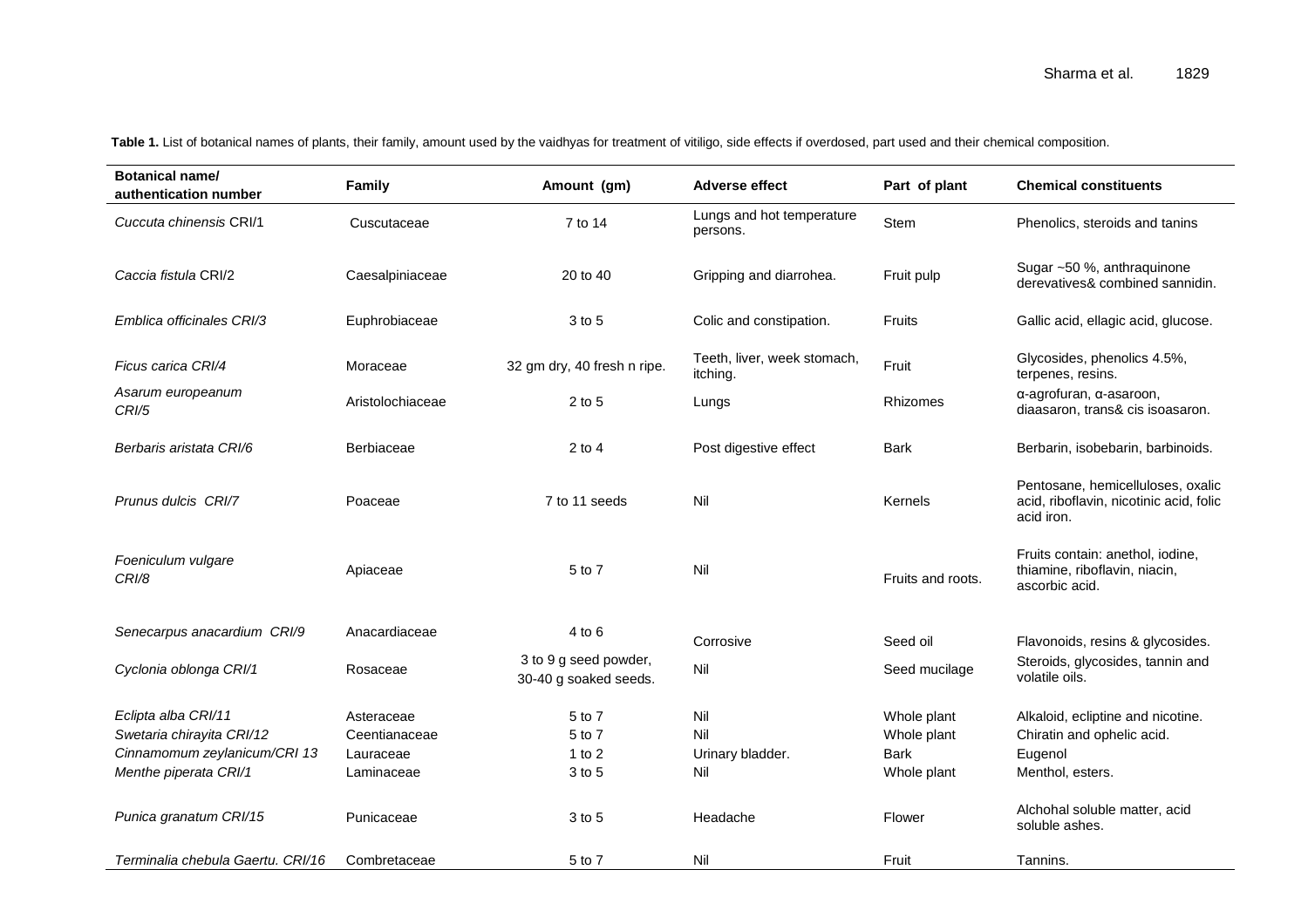## **Table 1.** Contd.

| Terminalia chebula Rest.CRI/17 | Combretaceae    | 9 to 12        | Nil                                                  | Fruit                   | Tannic, tannic acid, gallic acid.                                                                           |
|--------------------------------|-----------------|----------------|------------------------------------------------------|-------------------------|-------------------------------------------------------------------------------------------------------------|
| Citrus colocynthis CRI/18      | Cucurbitaceae   | 1 to $2$       | Gripping pain                                        | Fruit                   | . Colocynthin, colocynthttin.                                                                               |
| Psoralea corylifolia CRI/19    | Rutaceace       | $1$ to $3$     | Increase bile                                        | Seeds                   | . Psoralen, bakuchiole,<br>isobavachin, bavachinin                                                          |
| Cymbopogon jawarancus CRI/20   | Poaceae         | 5 to 7         | Nil                                                  | Roots                   | Citral, citronella glycosides,<br>phenolics and tannins                                                     |
| Nigella sativum CRI/21         | Ranunculaceae   | 3 to 7         | Renal and urinary system,<br>lung, increase headache | Seeds                   | Alkaloids, glycosides &<br>terpeniods.                                                                      |
| Apium graveolens CRI/22        | Apiaceae        | 5 to 7         | . Harmful for high<br>temperature people.            | Roots                   | . Apiin, glycosides, traces of<br>copper and arsenic.                                                       |
| Aethae officinalis CRI/23      | Malvaceae       | 5 to 10        | Stomach                                              | Seeds                   | Saponins, resins and volatile oils                                                                          |
| Vitus venifera CRI/24          | Vitaceae        | 9 to 11        | Kidney                                               | Fruits                  | Tartaric acid, tannin, calcium, iron,<br>potassium, ashes.                                                  |
| Glycyrrhiza glabra CRI/25      | Fabaceae        | 3 to 7         | Kidney and spleen                                    | Roots                   | Glycyrrhizin, glycyrrhizic acid,<br>glycyrrhetic acid, liquiritin,<br>isoliquiritin.                        |
| Adiantum capillus CRI/26       | Polypodiaceae   | 5 to 7         | Spleen                                               | Leaves and<br>branches. | Glycosides, tannin, resins.                                                                                 |
| Cassia angustifolia CRI/27     | Caesalpinaceae  | 3 to 5         | Nil                                                  | Leaves and pods.        | , Glycosides, kaempheral,<br>anthraquinone, chrysophanic acid,<br>isoahamneten, flavones, resin,<br>emodin. |
| Pterocarpus santalinus CRI/28  | Caesalpinaceae  | 5 to 10        | Diminish sexual appetite.                            | Stems.                  | Santalin, pterostillbene,<br>pterocarpin and homopterocarpin.                                               |
| Tephrosia purpurea CRI/29      | Fabaceae        | $\overline{7}$ | Nil                                                  | Whole plant             | Tephrosin, deguelin, isotophrosin<br>rotenone. Leaves glycoside,<br>osyritun.                               |
| Plumbago zeylanica CRI/30      | Plumbaginaceaea | 4 to 5 g       | Alimentary canal                                     | Bark                    | Alkaloid plumbaginaceae.                                                                                    |
| Nardastachys jatamansi CRI/31  | Valerianceae    | 3.5 to 4.5 g   | Kidney                                               | Bark                    | Jatamansic acid                                                                                             |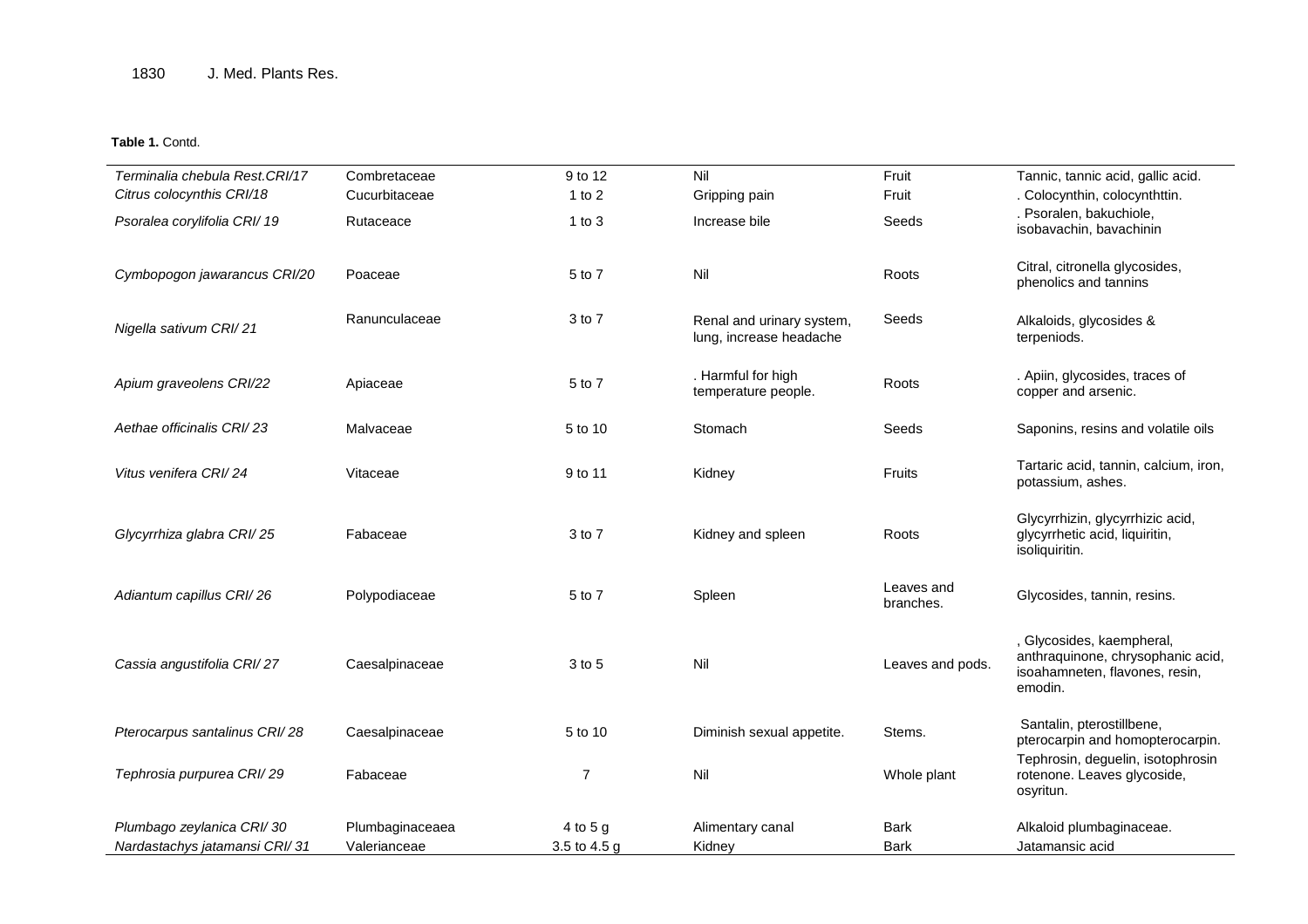#### **Table 1.** Contd.

| Aloe barbadensis CRI/32       | Liliaceae           | 5 to 10 g    | Nil                                                                | Leaves                       | Aloin, isobarbaloin, emodin, gum,<br>resin.                                                                                                                                                                                                                             |
|-------------------------------|---------------------|--------------|--------------------------------------------------------------------|------------------------------|-------------------------------------------------------------------------------------------------------------------------------------------------------------------------------------------------------------------------------------------------------------------------|
| Raphanus sativus CRI/33       | <b>Brassicaceae</b> | 1 to $3 g$   | Kidney and liver                                                   | Roots                        | Essential oils.                                                                                                                                                                                                                                                         |
| Merremia turpethum CRI/34     | Convolvulaceae      | $3$ to $5$ g | Produce unconsciousnes                                             | Stem                         | Glycosidic resin                                                                                                                                                                                                                                                        |
| Crocus sativurs CRI/35        | Iridaceae           | 1 to 2 g     | Loss of appetite, headache<br>and weakness of kidney and<br>lungs. | Flower, style and<br>stigma. | Colchicines.                                                                                                                                                                                                                                                            |
| Cassia tora CRI/36            | Caesalpiniceae      | 1 to $3 g$   | Intestine                                                          | Seeds                        | Oleic acid, linoleic acid, palmitic<br>acid and lignoceric acid.                                                                                                                                                                                                        |
| Zingiber officinale<br>CRI/38 | Zingiberaceae       | 1 to 2 g     | Throat disorder                                                    | Rhizome                      | Glutaminine, aspartic acid, spartic<br>acid, serine, gylcine, threonine,<br>alanine, glutamic acid,<br>minobutyric acid, valine,<br>phenylalanine, histidine, leucine,<br>camphene, pheliandrene, cine oil,<br>zingeberene, zingeberol and<br>shogoal, borneol, citral. |

antioxidant activities. Dr Buhler and Miranda reported that flavonoids may be potentially useful in the prevention of human disease attributed to free radical damage. The observation that prenyl groups are important in conferring antioxidant activity to certain flavonoids, may lead to the discovery or synthesis of novel prenylated flavonoids as preventive or therapeutic agents against human diseases associated with free radicals.

### **Role of terpenoids**

Fruit and vegetables contain an abundance of phenolic substances, terpenoids and other natural antioxidants that have been associated with protection from and treatment of chronic diseases such as heart disease or cancer. Terpenoids are a group of substances, which occur in nearly every natural food. Their main subclasses discussed as beneficial to maintain and improve health are monoterpenes (like limonene, carvone or carveol), diterpenes (including the retinoids) and tetraterpenes (which include all different lutein. carotenoids like  $α-$  and  $β$ -carotene, lycopene, zeaxanthine and cryptoxanthine). To be discussed as health promoting or biofunctional, the significant impact of a substance either on human metabolism or on well-defined and appropriate biomarkers must be shown (Wagner and Elmadfa, 2003). Terpenoids are preventive therapeutic agents against human diseases associated with free radicals.

## **Role of alkaloids**

Among all elements found in the plants, alkaloids

are the most powerful as well as very effective. The strength or effectiveness of the alkaloids commonly includes everything or all substances that are poisonous in the plants. Therefore, it would be right to state that the exploits of any kind of alkaloids on the human body is naturally traumatic and painful.

 Alkaloids are the natural compounds found in all vegetables that include nitrogen and are considered to be disintegration of substances that comprises proteins. They are exuded in particular cells or tubes and can be of great use in safeguard against normal enemies as they have a bitter flavor. Generally, alkaloids are amalgams that do not have any scent and boast of a distinctive outcome on the animals' body mechanism or function. Alkaloids are preventive or therapeutic agents against human free radical associated diseases.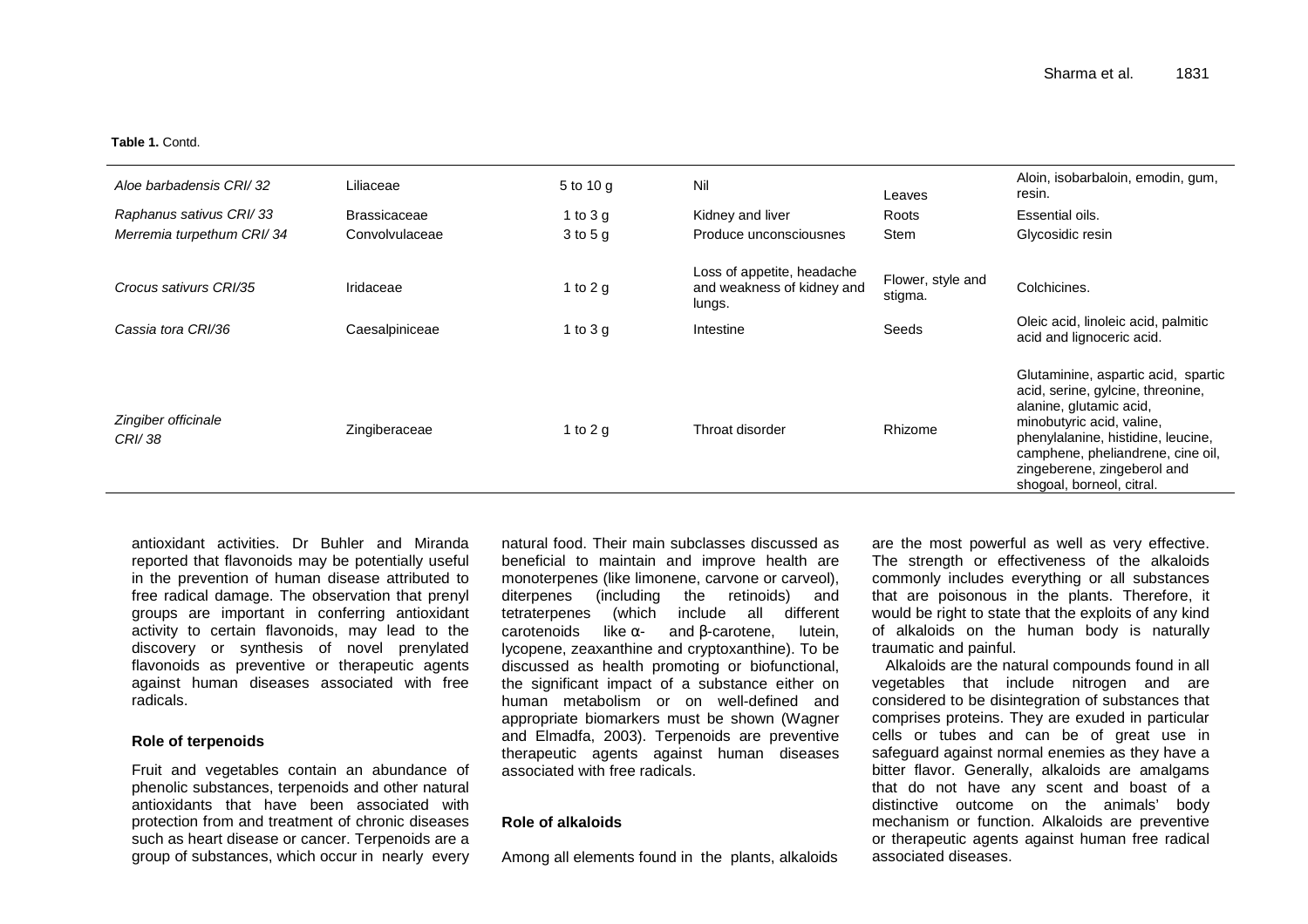

**Figure 1.** Pathway of melanogenesis, tyrosinase as key enzyme for melanin formation.



**Figure 2.** Role of antioxidants in regulating tyrosinase inhibition in vitiliginous skin.